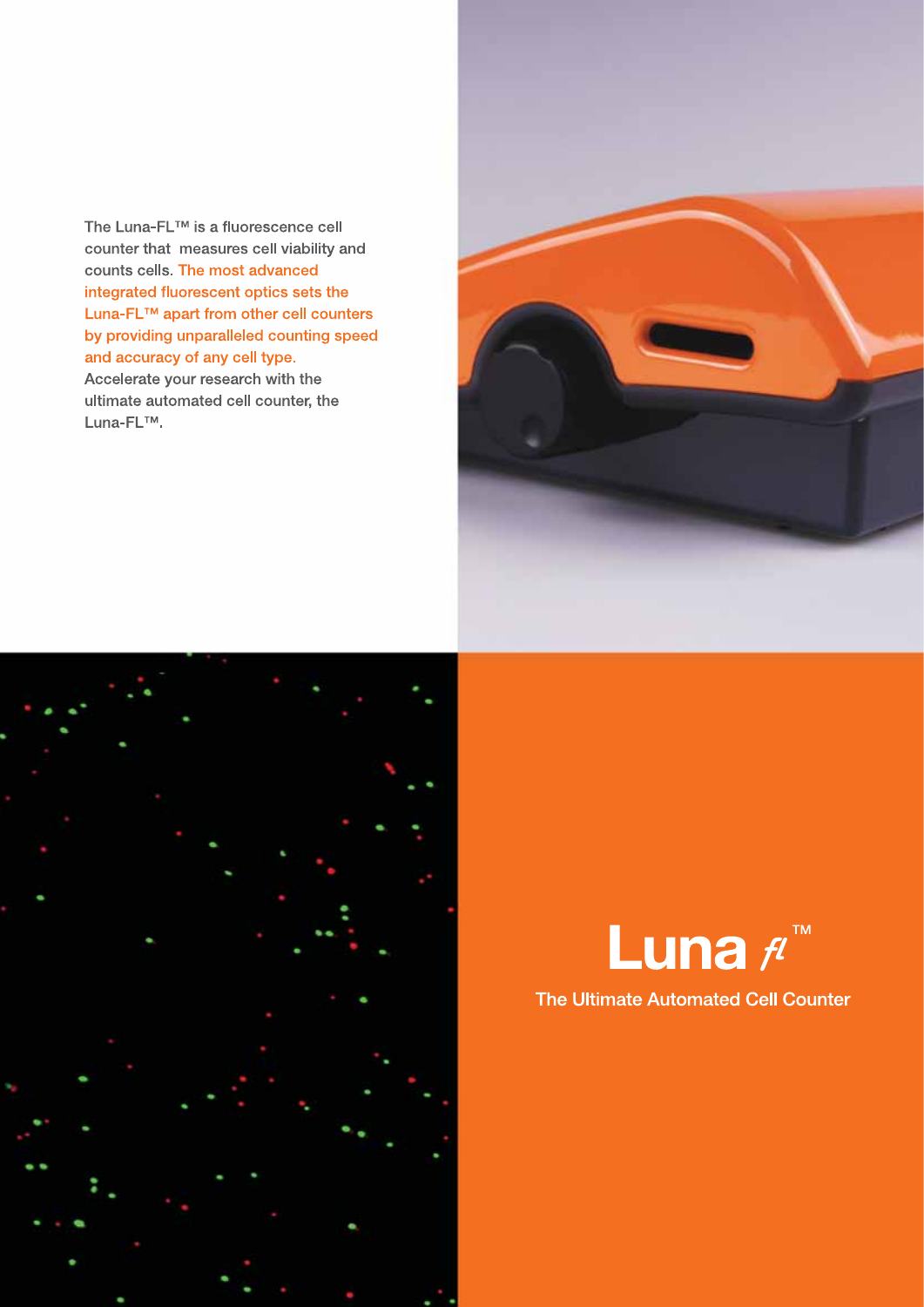# **The Ultimate Automated Cell Counter**



The Luna-FL™ automated cell counter is a stand-alone compact instrument with combined fluorescence microscopy and image analysis software. Its interactive touch screen interface allows for easy and accurate results.

# Luna fl



# **Dual Fluorescence Cell Counting**

The Luna-FL™ automated cell counter from Logos Biosystems is a quantum leap for automated cell counting and cell viability analysis. The Luna-FL™ automated cell counter gives you sensitive and accurate live/dead cell counting results without limitation of cell types.

Unlike immortalized cell lines, primary cells such as PBMCs, splenocytes, neutrophils, and stem cells have been difficult to count with conventional cell counters such as Coulter counter or image-based automated cell counters that utilize bright field optics. Primary cells are often contaminated with undesirable debris, which can be confused for cells with the conventional cell counters. The Luna-FL™ is integrated with dual fluorescene microscope optics to overcome this problem. Live/dead cells are stained with the green/red fluorescence dye, and the labeled cell images are analyzed with accurate image analysis software.

# **Dual Fluorescence Automated Cell Counter**

#### **Cell Counting Slide**

Patented design of the Luna counting slide has precision chamber height to evenly distribute the cells throughout the chamber.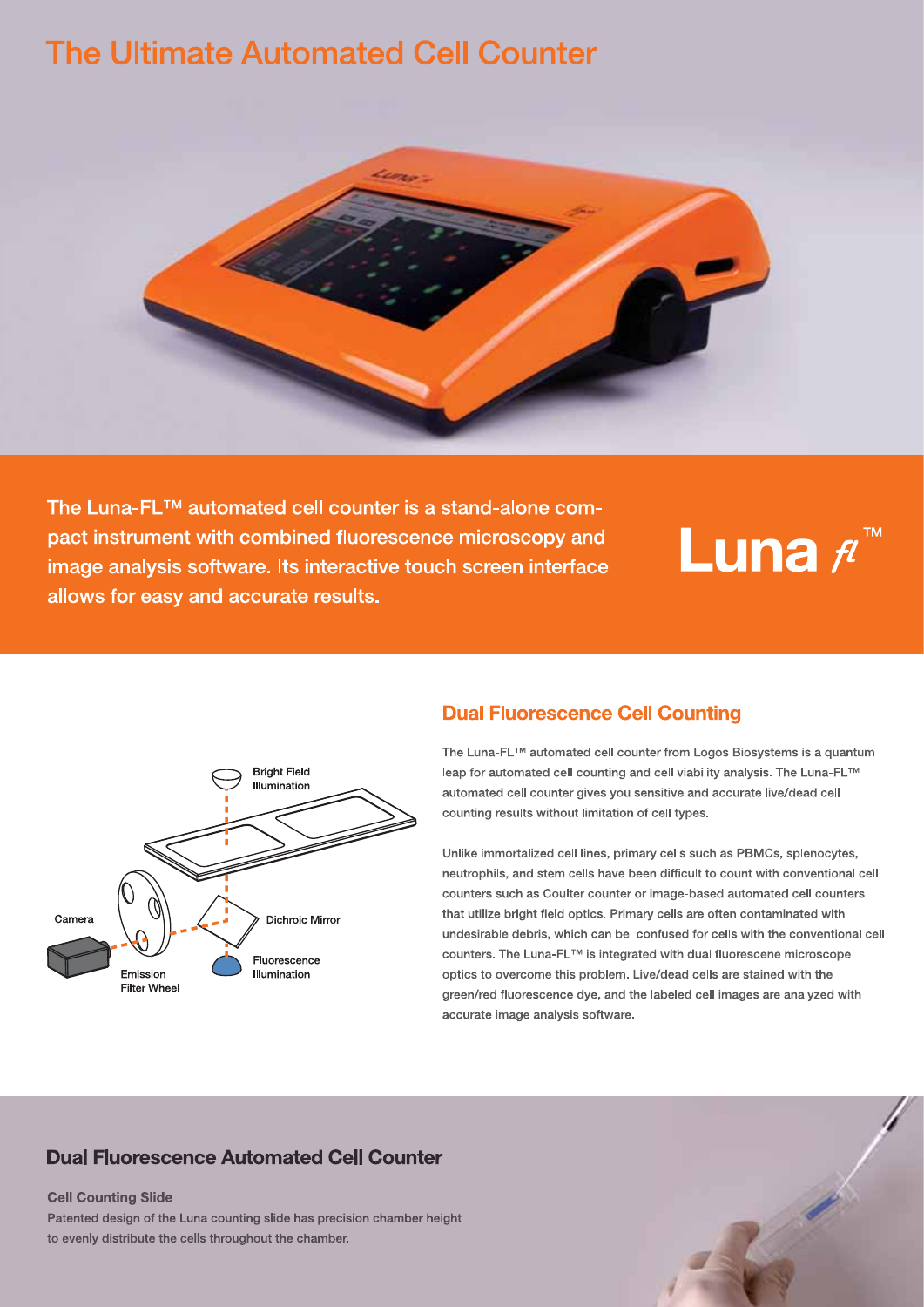# **Smarter than Ever**

# **Don't Always Need Fluorescence? Bright Field Optics Is Incorporated For Trypan Blue Cell Counting**

Luna-FL™ also inherited the proven performance of the Luna™ automated cell counter. The precision bright field microscope optics of the Luna™ is integrated in the Luna-FL™ to provide the convenient features of trypan blue stained cell counting. The powerful and accurate cell counting algorithm of the Luna™ is still available with the Luna-FL™

Luna-FL™ = Luna™ + Dual fluorescence cell counter

## **Interactive Software Interface**

#### **Powerful On-board Analysis**

After the cell counting operation is performed, integrated analysis software gives immediate viability data which is reported on the Luna-FL™. For validation purposes, living cells are conveniently circled in green and dead cells in red.

#### **Image Overlay**

The analyzed images from each channel (bright field, green, and red channel) can be merged directly on the screen. The brightness of each color can be adjusted independently for the accurate monitoring. Images can then be saved to the USB drive for storage, transfer, or future analyses.

#### **Cell Size Gating**

Counted cells can be gated based on the cell size information. Using a histogram to display live and dead cell populations, particles can be easily excluded or included by simply defining the cell size to include in the count data.

#### **Data Report**

The analyzed data can be easily saved as a PDF report or CSV file. Cell counting results, cell image data, and a various types of histograms are integrated into a single PDF file and transferred via a USB drive, Data from previous cell counts (up to 1,000 counts) are archived on the Luna-FL™ if future analysis is required.

# **Minimal Running Cost**

Automated cell counters utilize disposable counting slide to eliminate washing steps of manual cell counting with glass hemocytometer. Logos Biosystems has developed innovative T-Bond technology (patented) to manufacture the precision cell counting slides more efficiently. The unit price of slide is almost half of other brands, saving cost for heavy users.









Key Features  $\odot$ 

**Dual Fluorescence Optics For The Sensitive Cell Analysis** 

**Unmatched Cell Counting® Accuracy** 

**Most Affordable Counting Cost & Cell Size Gating** 

**Trypan Blue Stained Cell Counting With Bright Field Optics** 

**Optimized For Primary Cells, Stem** Cells, PBMCs, Splenocytes, etc.

**Interactive Graphic User Interface**